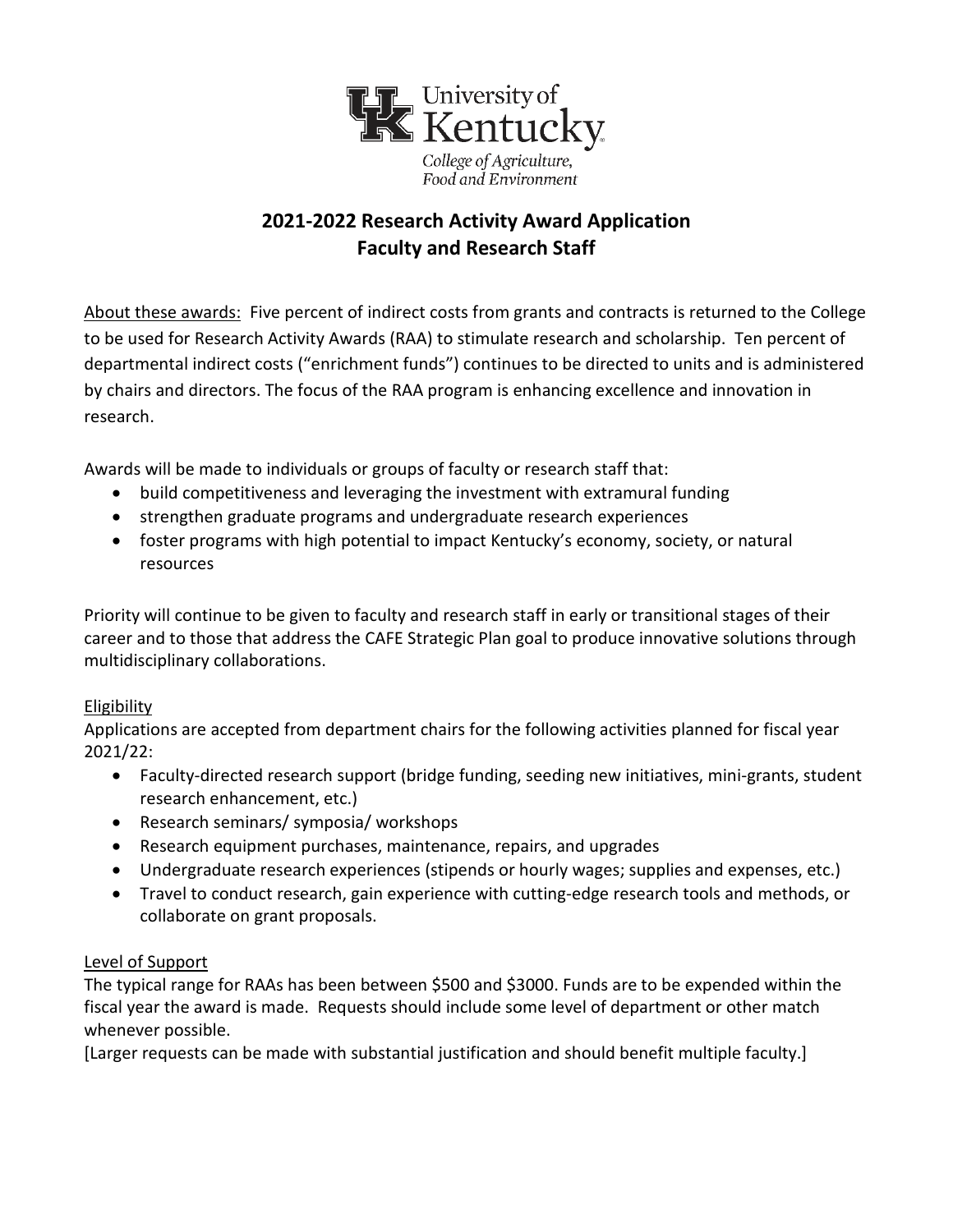### Limited Submission

Applications from individual faculty or research staff, or multiple faculty/staff from a single department are limited to **five** (**5) per department**. Additional applications involving faculty/staff from multiple departments or units may be submitted by the lead investigator's chair and will not count toward the limit.

#### Excluded Uses

RAA funds cannot be used for:

- Faculty or staff salary (including teaching buyouts) or supplements
- Purely instructional or service costs
- Routine office supplies and equipment
- Travel to present research at a professional meeting with the exception of keynote or featured session speakers who receive formal invitations. Acceptance of an abstract submitted voluntarily by the applicant is not considered an invited talk.

#### Due Date

Completed RAA Application forms (attached) should be sent to [CAFEresearch@uky.edu](mailto:CAFEresearch@uky.edu) by **department chairs**, complete with their endorsement, no later than Thursday, October 14, 2021.

Questions? Please contact Tom Hanna in the Research office at 257-3009 or [CAFEresearch@uky.edu.](mailto:CAFEresearch@uky.edu)